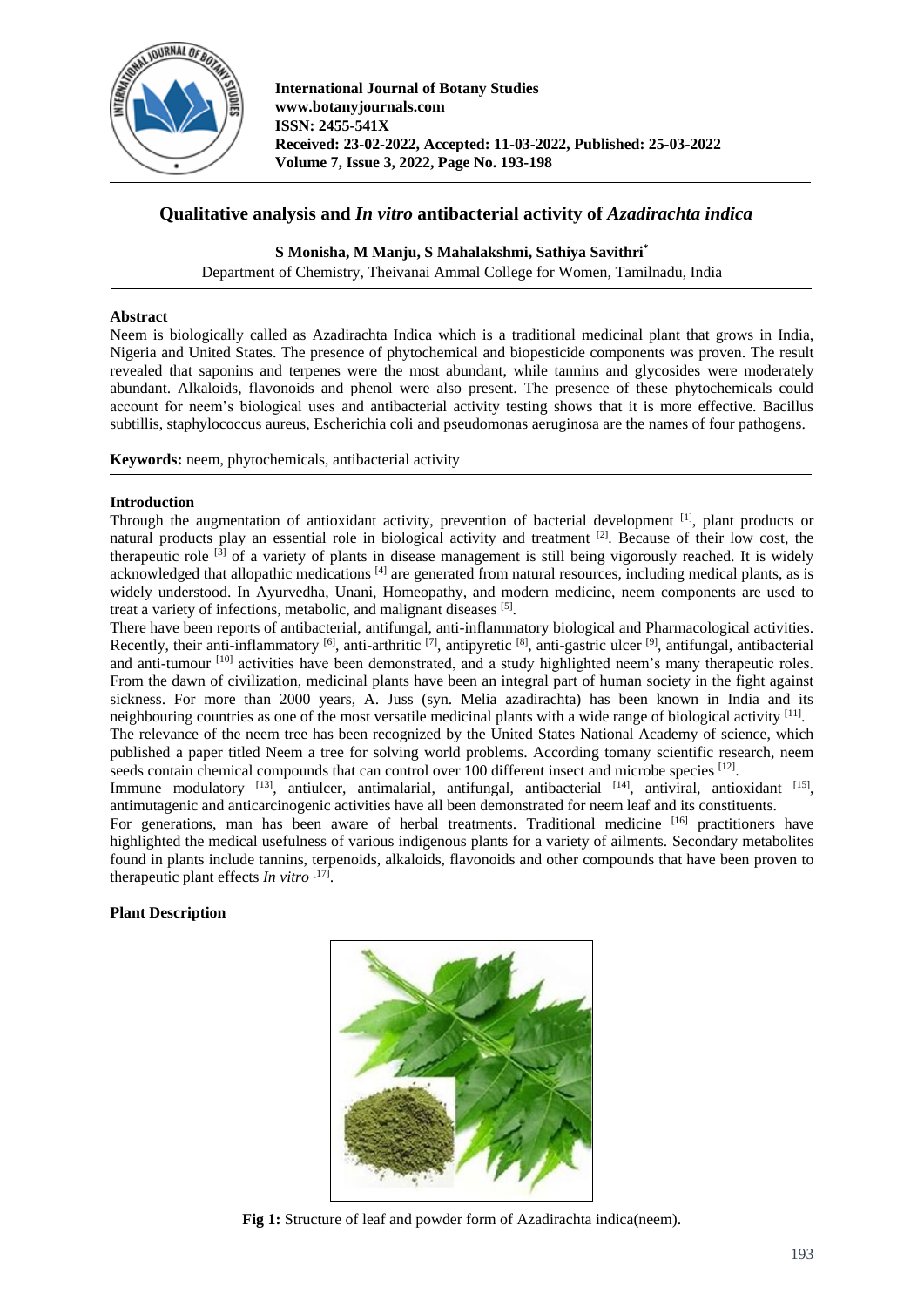## **Taxonomic position of Azadirachtaindica**

- Order-Rutales
- Suborder-Rutinea
- **·** Family-Meliaceae
- Subfamily- Melioideae
- **·** Tribe- Melioideae
- Genus- Azadirachta
- **•** Species- indica

The leaves, bark and seeds of this plant have yielded a large number of biologically active chemicals. Nimbidin, a bitter ingredient found in neem bark, has been reported to be antipyretic, non-irritant, and beneficial in skin conditions sucheczema, dermatitis, burn ulcers, herpes labialis, scabies and seborrheic dermatitis. Alkaloids, flavonoids, terpenoids, phenolic compounds, carotenoids, steroids and ketones are just a few of the biologically active compounds found in neem's chemical constituents.

Antibacterial and antifungal activity has been found in polyphenolic flavonoids isolated from fresh neem, Querestien, and sitosterol leaves <sup>[18]</sup>. Neem's antifungal, antibacterial, and anti-inflammatory properties, as well as its biological activity, have all been documented. Anti-inflammatory, antiarthritic, antipyretic, gastric ulcer, antifungal, antibacterial and antitumour activities <sup>[19]</sup> of A. indica phytochemicals have been confirmed by a number of researchers. Trichophyton, Epidermophyton, microsporum, Trichosporon and candida are among the fungus that extract from leaves, oil and seed kernels are effective against. Azadirachta indica has antibacterial action, as evidenced by these biological activities [20].



**Fig 2:** Pharmacological activities of Azadirachta indica in diseases management through the modulation of various activities.



**Fig 3:** Antitumour activities of Azadirachtaindica through the modulation of various cell signalling pathways.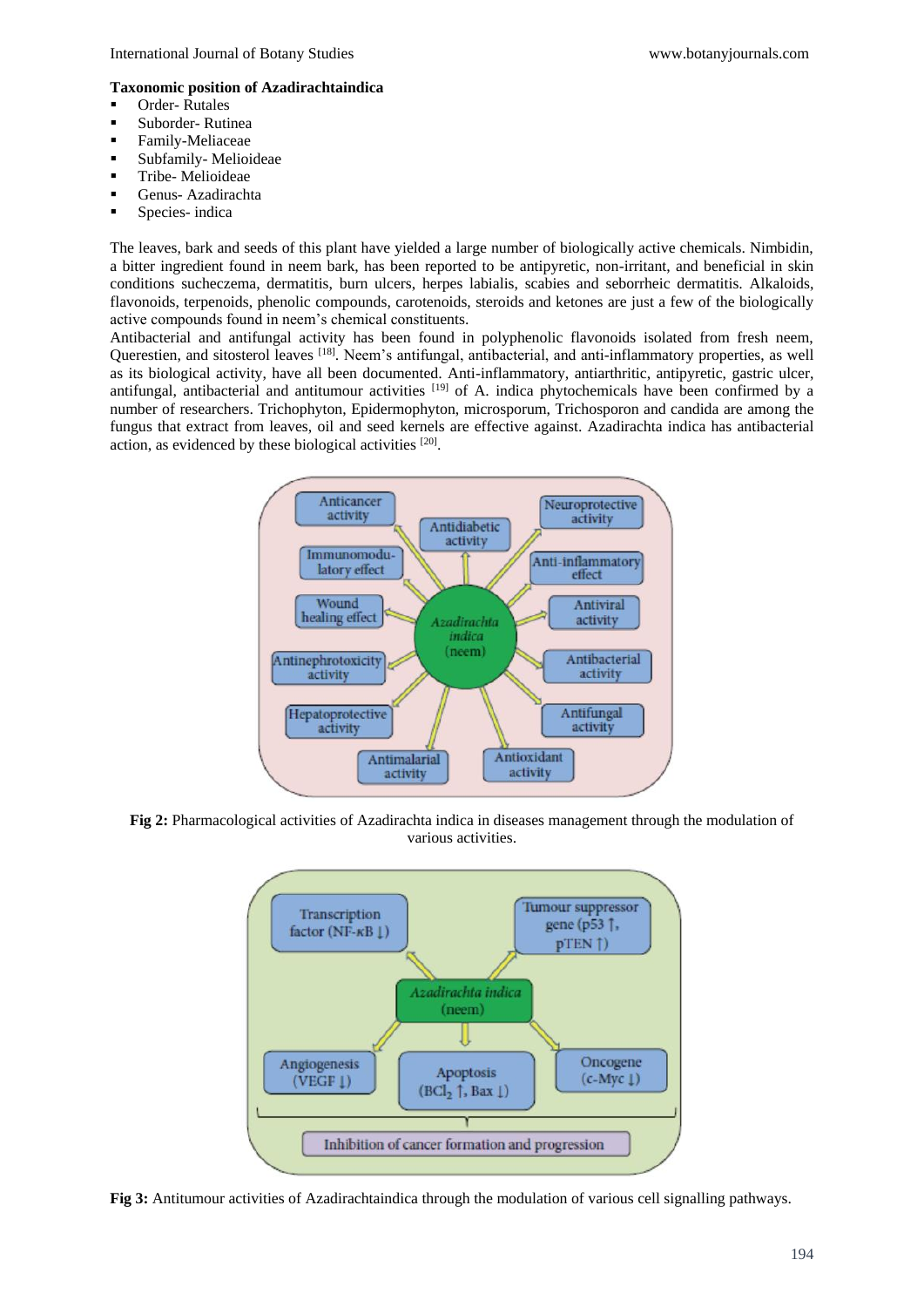## **Materials and Methods Experimental Section**

# **Collection and Samples**

The Azadirachta indica tree on campus provided the leaves for this project. It was checked to make sure the plant was healthy and free of disease. The leaves were properly cleaned and washed under running tap water to remove dust and other foreign particles, with some fresh leaves kept on hand.

## **Solvent Extract**

Dried and fresh leaves were trampled into small bits, powdered and combined individually with ethanol, methanol, ether, and distilled water in a ratio of 1:10. The extractions were produced by grinding continuously using a motor and pestle and then filtering with whattman no.1 filter paper. The filtrates were then vacuum dried with a rotatory evaporator, and the concentrates were sored at 4 degree Celsius for further research.

# **Components of phytochemicals**

Phytochemical studies solvents were carried out on the crude powder of leaves according to the procedures published by Trease and Evans for the identification of phytochemicals such as tannins, alkaloids, steroids, saponin, and flavonoids.

# **Result and Discussion**

# **Phytochemical Analysis**

# **Test For Carbohydrates**

Add 1 ml of extract of each solvent, a few drops of Molish reagent and 1 ml of concentrated  $H_2SO_4$  to the test tube's sidewalls. After that, the mixture was allowed to sit for 2 to 3 minutes. The presence of carbohydrates in the sample is shown by the formation of a red colour.

## **Test For Phenol**

Combine 2 ml of each solvent extract with 5% aqueous Ferric chloride. A blue colour indicates the presence of phenol in the sample.

## **Test For Alkaloids**

Azadirachta indica extract was evaporated to dryness, then heated in a boiling water bath with 3% Hydrochloric acid. After cooling the mixture was then treated with few drops Meyers reagent. After that, the sample was examined for yellow precipitation.

# **Test For Glycoside**

In a test tube, combine 3 ml test solution and 5 ml glacial acetic acid and 2 drops of 6% Ferric chloride. The test tube sides were used to include 0.5 ml of concentrated sulphuric acid. The presence of glycosides was shown by the formation of blue colour in the acetic acid layer.

## **Test Forflavonoids**

Using 5 ml of extract solution, 2 ml of 60% methanol solution was added. The solution was warmed before the magnesium was added. 6-8 drops of concentrated Hydrochloric acid were added to this solution, the presence of flavonoids was detected by the presence of orange colour.

## **Test For Saponins**

In order to test for saponins, 3 ml of extract was vigorously shaken with 6 ml of distilled water in a test tube and heated gently. The presence of saponins were accepted as evidenced by the formation of stable foam.

## **Test For Protein**

Using 3 ml of each solvent extract, 2ml of 50% Sodium Hydroxide, and a few drops of 3% copper sulphate was added. A violet hue was formed, indicating the presence of peptide linkage molecules in the sample.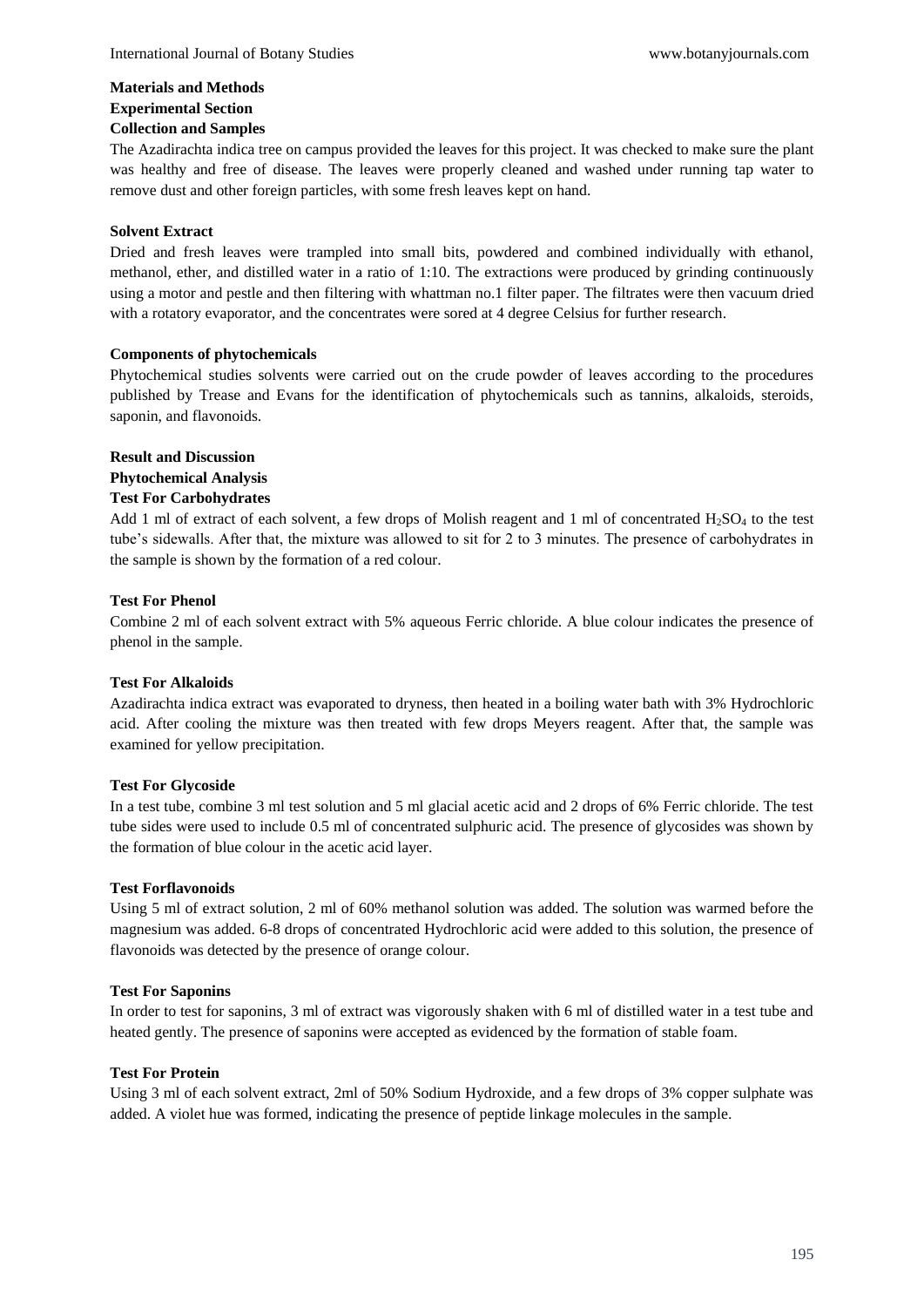

**Fig 4:** Qualitative analysis of Azadirachta indica

#### **Test For Tannins**

To a 3 ml of each solvent, 15% alcoholic ferric chloride was added. The production of brownish blue colour shows the presence of tannins.

#### **Test For Terpenoids**

Mix 2 ml of each solvent extract with 1 ml of chloroform and a few drops of concentrated sulphuric acid was added to make a reddish brown precipitate, which shows the presence of terpenoids.

#### *In vitro* **antibacterial activity**

Biological methods were used to study the antibacterial activity of Azadirachta indica in vitro against twogram positive bacteria, B. subtilis and S. aureus as well as two negative bacteria, E. coli and P. aeruginosa. Azadirachta indica was examined for antibacterial activity at various concentrations, including 25,50,75 and 100 µg/ml. when compared to the conventional antibiotic streptomycin, all of the Azadirachta indica increase as the concentration of plant rises in the current investigation. Due to a higher rate of diffusion of Azadirachta indica in agar medium at a higherconcentrations, the mechanism of antibacterial action involves disruption of the membrane with a high rate of multiplication of surface oxygen species, causing pathogen death. The Azadirachta indica ruptures the cell's outer walls and inner walls, causing disarray and cell membrane leaking. The production of reactive oxygen species may be responsible for antibacterial activity, the ROS toxicity to bacteria is attributed to their high reactivity and oxidising properties.

|          |                                       | Zone of inhibition (diameter in mm)<br>Azadirachtaindica |                  |                  |                   |                               |
|----------|---------------------------------------|----------------------------------------------------------|------------------|------------------|-------------------|-------------------------------|
| S.<br>No | <b>Positive and negative Pathogen</b> | 25<br>$\mu$ g/mL                                         | 50<br>$\mu$ g/mL | 75<br>$\mu$ g/mL | 100<br>$\mu$ g/mL | <b>Typical (Streptomycin)</b> |
|          | <b>Bacillus Subtilis</b>              |                                                          |                  | 12               | 13                | 29                            |
|          | Staphylococcus aureus                 | 14                                                       | 15               | 17               | 19                | 20                            |
| 3        | Escherichia coli,                     | 12                                                       | 14               | 20               | 26                | 29                            |
| 4        | Pseudomonas aeruginosa,               | 3                                                        |                  | 20               | 26                | 29                            |
|          | Control (DMSO)                        | NI                                                       | NI               | NI               | NI                | NI                            |

| <b>Table 1:</b> Zone of Inhibition of the Azadirachta indica |  |  |  |  |
|--------------------------------------------------------------|--|--|--|--|
|--------------------------------------------------------------|--|--|--|--|

NI:No Inhibition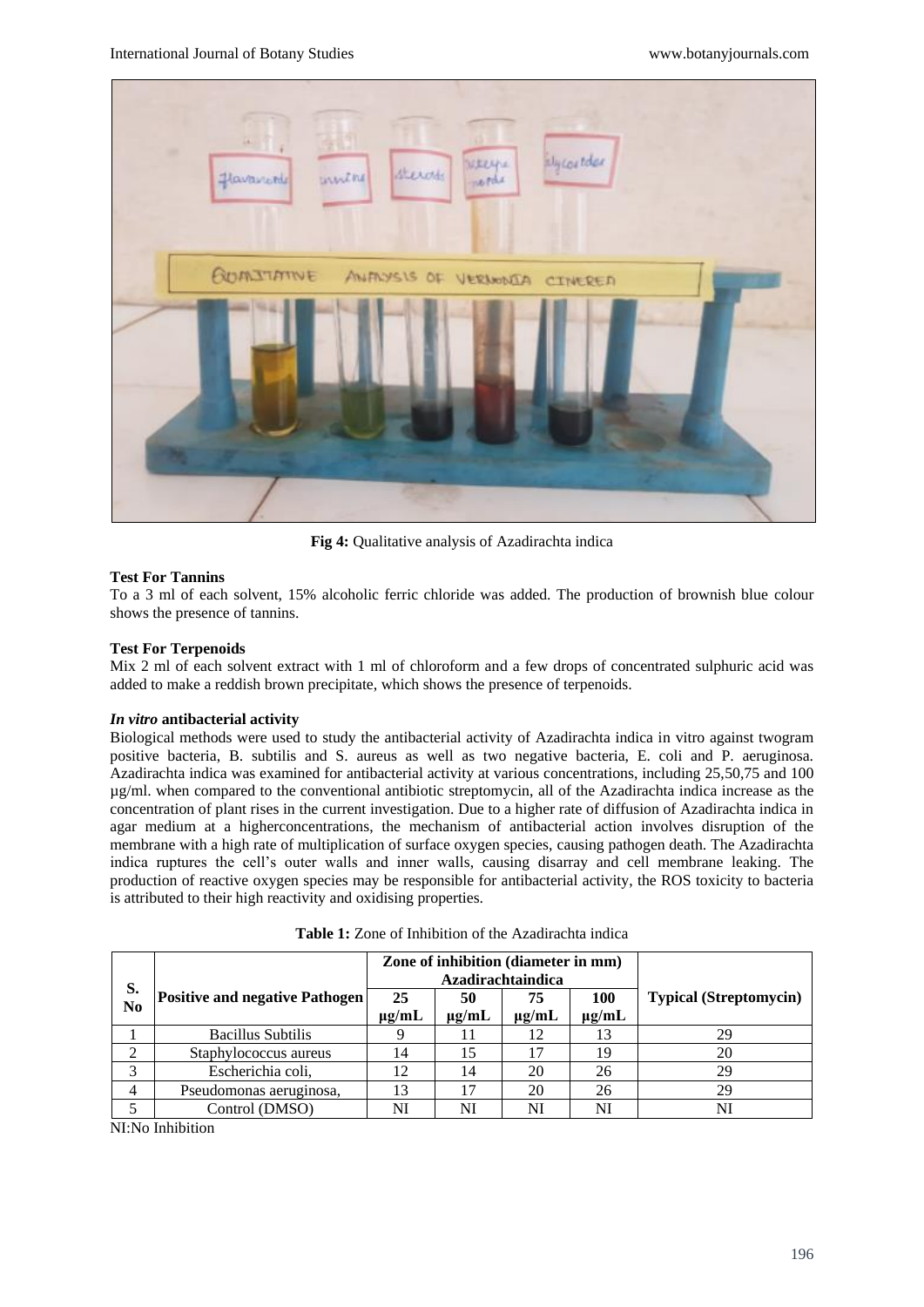

**Fig 2:** Antibacterial activity of the Azadirachta indica against positive pathogen Bacillus Subtilis and Staphylococcus aureus.



**Fig 3:** Antibacterial Activity of Azadirachta indica compared with standard.



**Fig 4:** Antibacterial Activity of Azadirachta indica compared with standard.